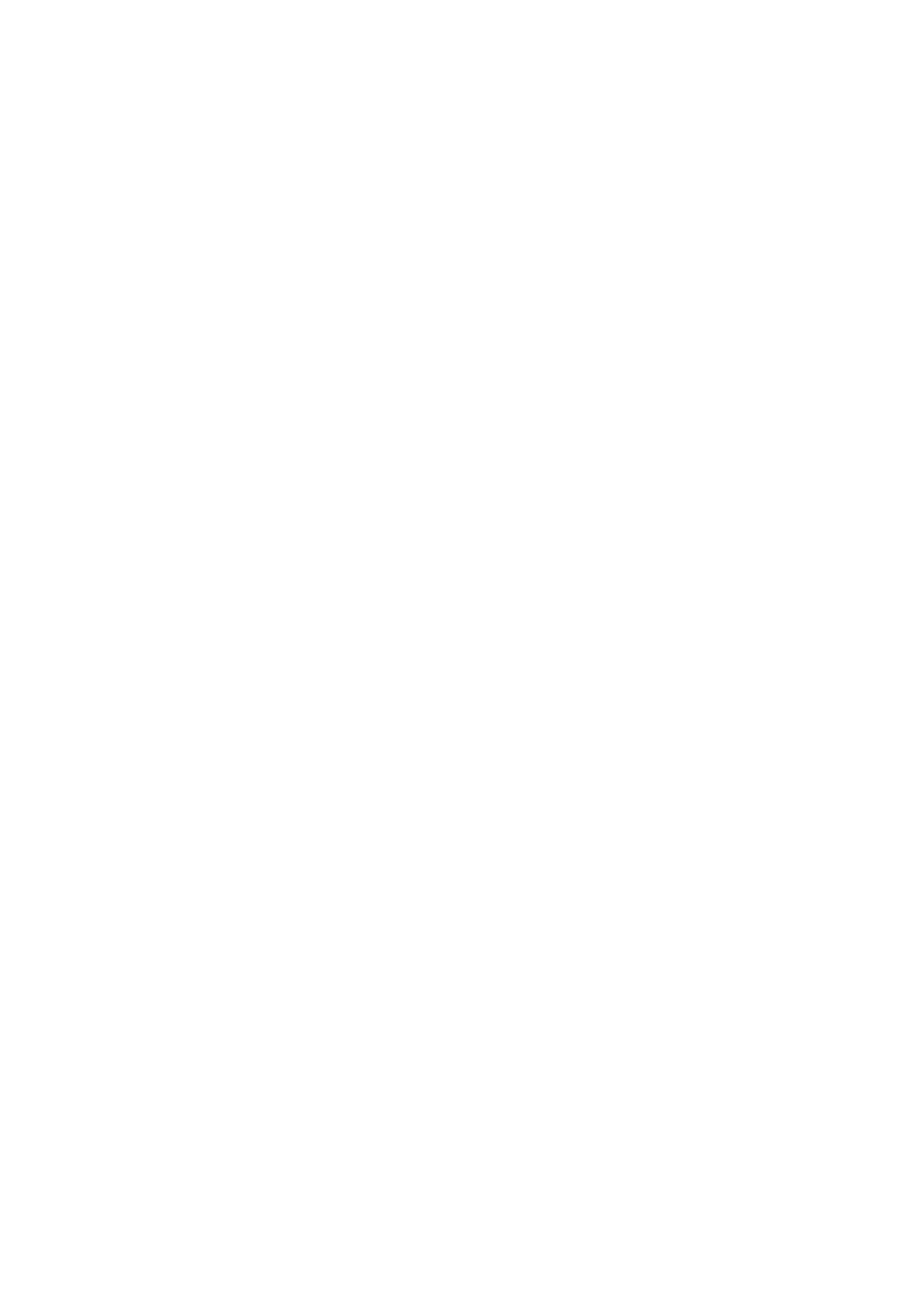## **ANNEX**

## **GUIDELINES FOR THE NOMINATION OF QUALIFIED INDIVIDUALS AS AUDITORS UNDER THE SCHEME**

## **Qualifications**

1 Individuals who will be nominated as auditors under the Scheme should possess the qualifications and meet the criteria as set out in section 4.3 of the Procedures for the IMO Member State audit, which is reproduced below.

"4.3 Nomination of auditors

4.3.1 When a Member State nominates an auditor, who shall have demonstrable auditing skills and techniques, as for example obtained from a management system auditor training course, ISM Code auditor training course or IMO Member State auditor training course, the following personal qualities and qualifications should be taken into account:

- .1 initiative, judgement, tact, sensitivity and the ability to maintain harmonious working relations when meeting intended or unintended obstacles during the audit, and when working in a multicultural environment;
- .2 proven skills at managerial and/or senior level;
- .3 demonstrated motivation and the ability to write clearly and concisely;
- .4 full command of at least one of the six official IMO languages;
- .5 in-depth knowledge of the functions of an Administration;
- .6 good knowledge of the IMO's regulatory framework, including relevant instruments; and
- .7 computer literacy."

## **How to nominate an auditor**

2 With respect to the procedure for the nomination of auditors, Member States should continue to nominate auditors through an official communication to the Secretary General and signed by an appropriate government official.

3 In addition, individuals nominated should enter their personal details through the E-roster of experts and consultants, which will be validated by the Secretariat after the official communication referred to above has been received from the Member State concerned.

4 The online Personal History Form (PHF) in the E-roster of experts and consultants contains a complete record of the profile of the applicant, organized into sections, including personal information, professional experience, skill and competence, relevant qualifications and expertise.